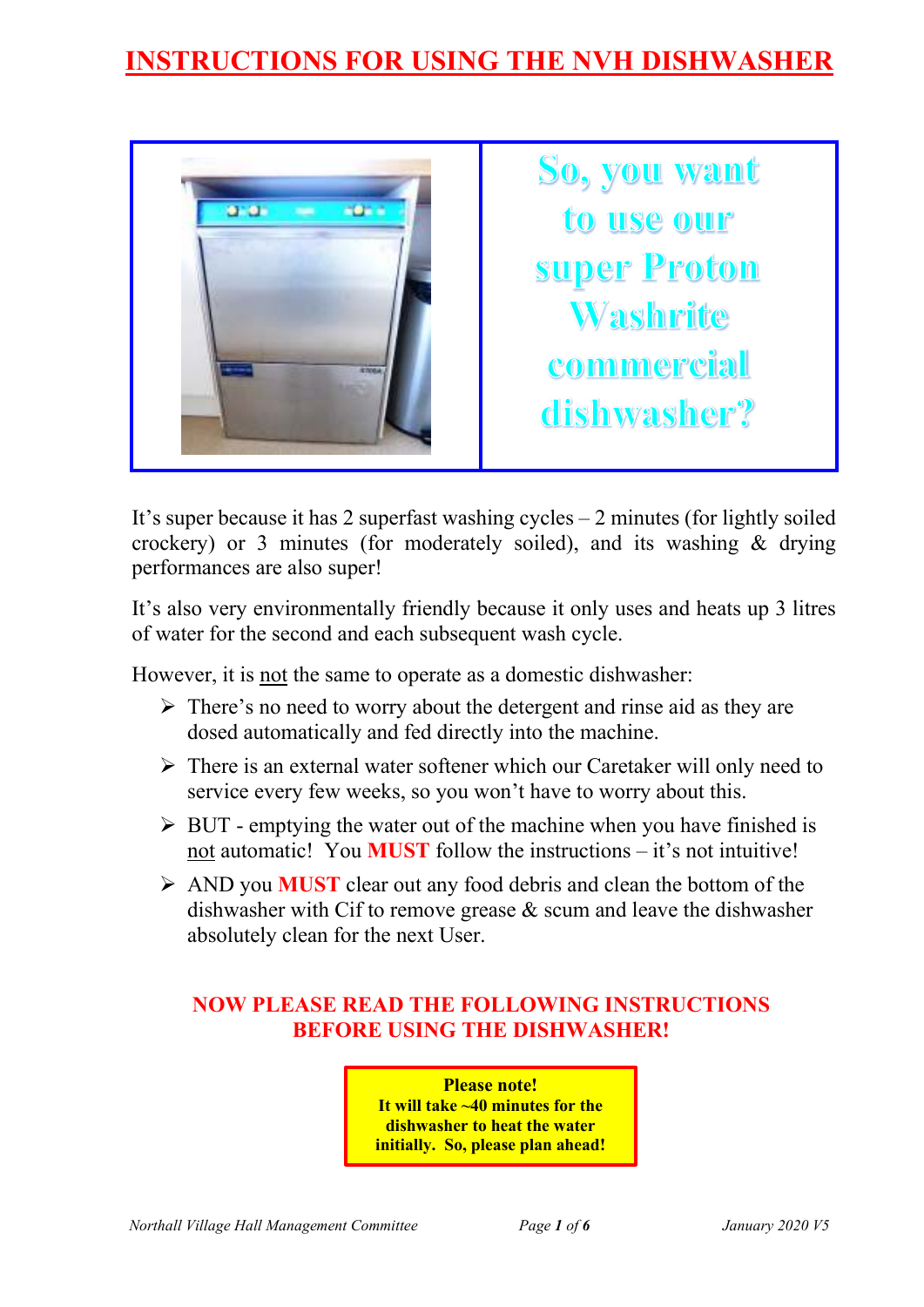## **Stage 1 – Preparing to use the dishwasher**





Open the dishwasher drip trays and place on the dishwasher will not work! Take out the 3 baskets and 3 worktop above the dishwasher



The grey plastic drain plug and filter cage **MUST** look like this or the water will not fill and the





Ensure that the filter cage is in place and that the 'plug' end is inserted and pushed right to the bottom. Then,  $CLOSE$  the door – it will need a firm push.

Go to the Master Switchboard near the door and switch on the dishwasher



**It will take about ~40 minutes to heat the wash water to 60<sup>o</sup>C, and the rinse water to 82<sup>o</sup>C. So, you'll need to allow this time before you plan to wash any crockery etc** 

When the water has been heated the orange light will go out AND there will no longer be the sound of the water heating.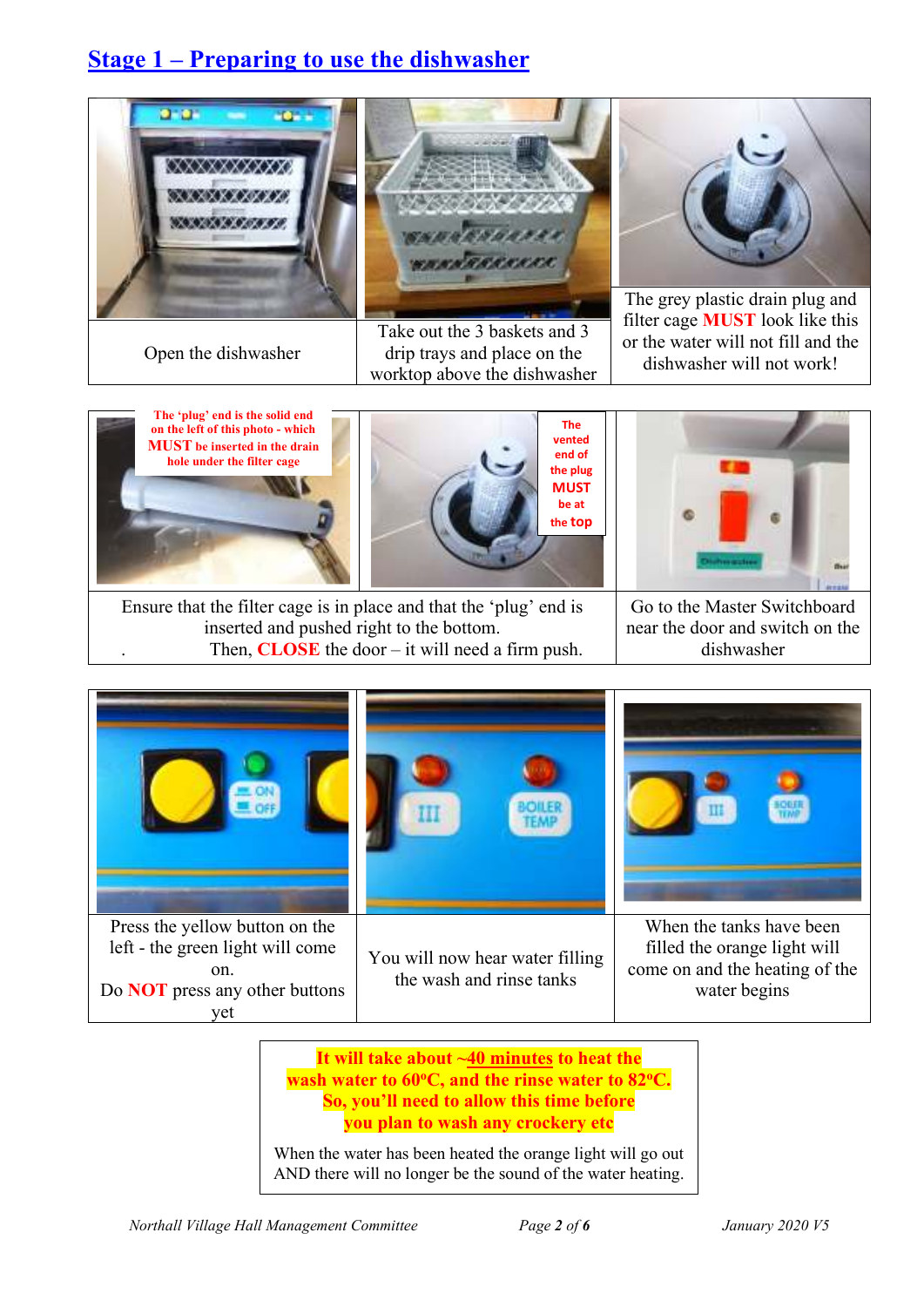#### **Stage 1 – Preparing to use the dishwasher (contd)**

*Please use the following work place layout:* 

- *Work from left to right*
- *Place a drip tray on left near the slops sink in readiness for loading the basket*
- *Dishwasher in the middle*
- *Place a drip tray on right in readiness for the basket being taken out of the dishwasher to dry.*



## **Stage 2 – Using the dishwasher**

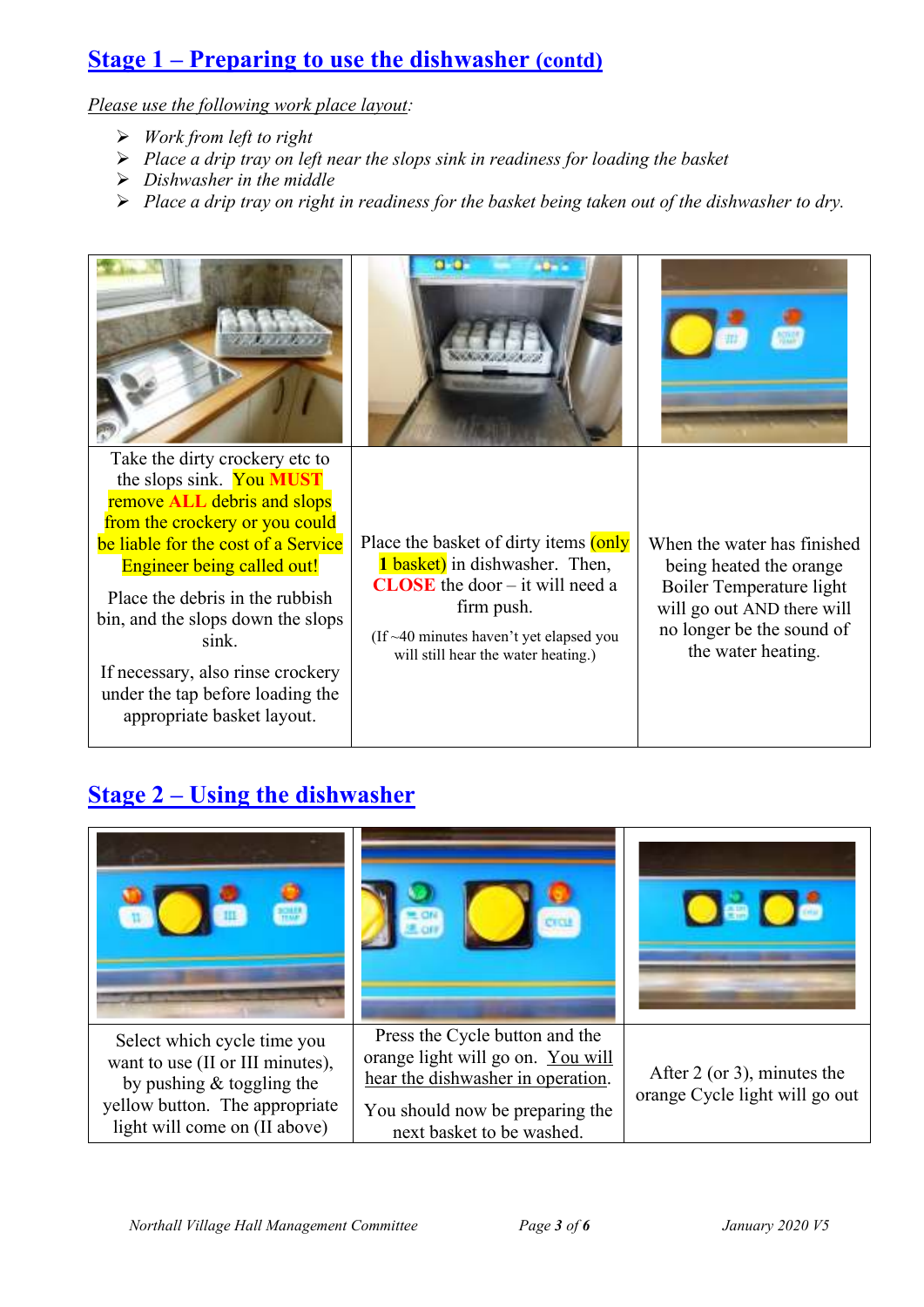

Take the basket out of the dishwasher and place on the drip tray to the right above, and leave to dry for  $\sim$ 3 minutes



Place the next basket to be washed in the dishwasher and proceed as before ….

You will hear some of the wash water being pumped out.

You will then hear the dishwasher topping-up the rinse tank with clean water.

There might be a short period of the water being heated.

The dishwasher will then go through its cycle ….

> Continue to proceed as before …..



Take the basket of dried crockery to the appropriate cupboard, unload and place items as labelled on the cupboard shelves.

#### After you have completed all the washing you need to do, you **MUST** empty all the dirty water from the dishwasher .......





First, remove the grey plug and temporarily place on the work top above, **but** leave the grey debris cage in place



Despite the green light going out, you will then immediately hear the water being pumped out.

When all the water has been pumped out, the pump will stop automatically.

Open the door ……



Third, remove the debris cage ……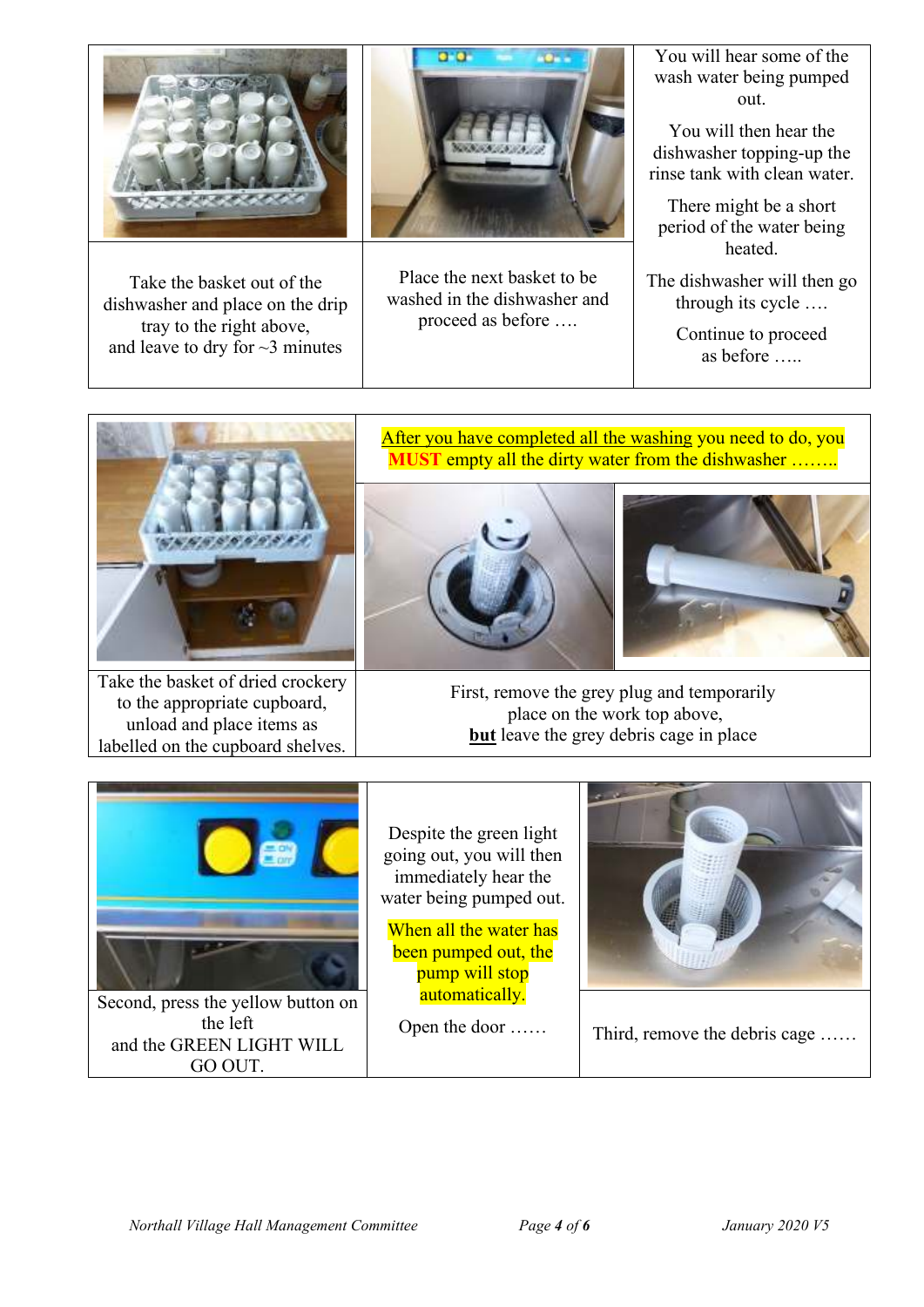

## **Stage 3 – Clearing up & Cleaning up**



You **MUST** clean the bottom of the dishwasher with blue paper hand towel and Cif to remove grease & scum and leave the dishwasher absolutely clean for the next user.



front and having placed the small cutlery basket in the top – open - wash basket